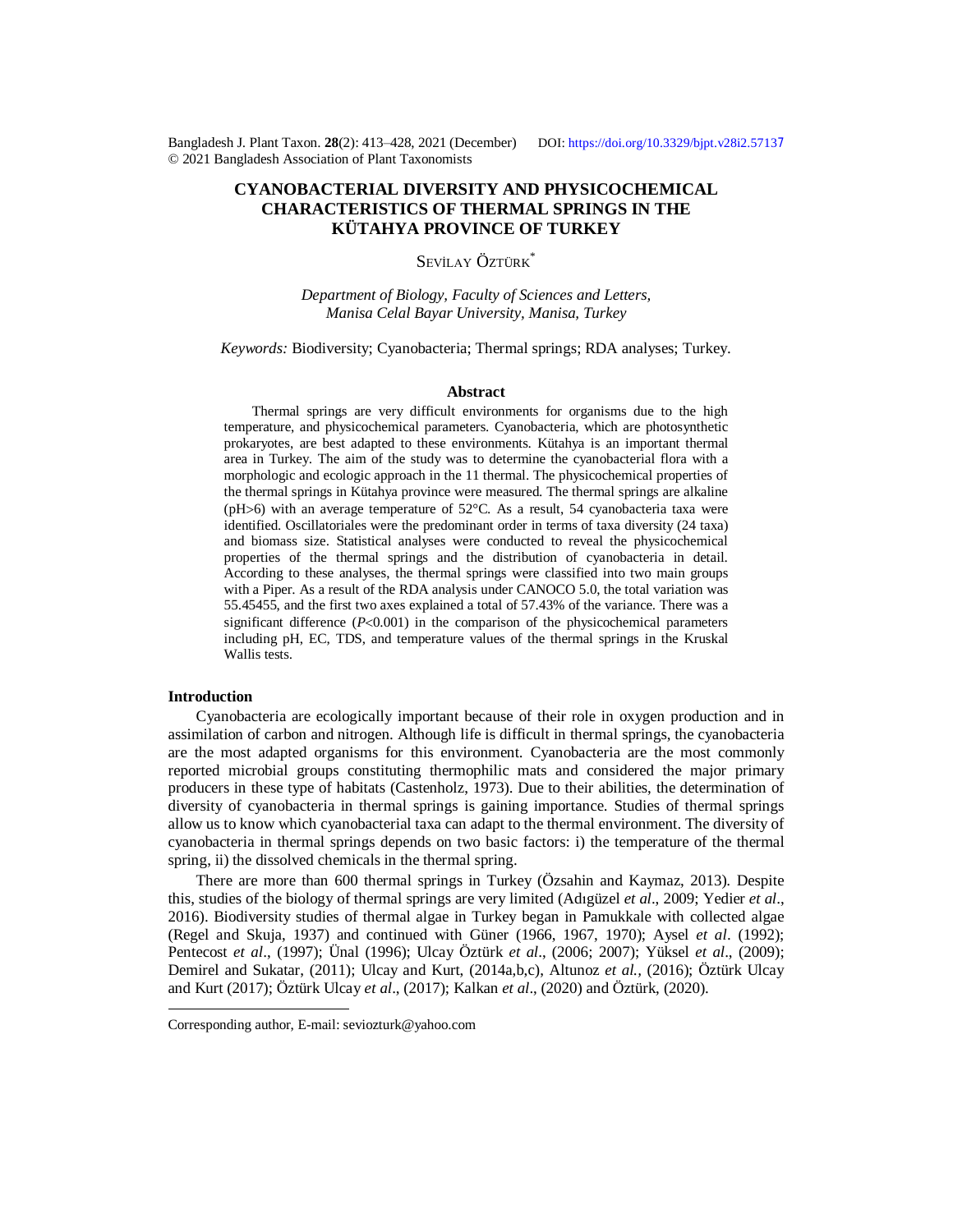Numerous cyanobacteria taxa have been reported in thermal springs throughout the world. Regarding their morphotypes characteristics, Sompong *et al*. (2005) identified 19 genera and 36 cyanobacteria taxa from nine thermal springs (30–80°C) in northern Thailand. Debnath *et al.* (2009) reported 18 taxa distributed in 12 genera at three geothermal springs in Bakreswar in India. In total, 43 taxa belonging to 20 genera of the planktonic cyanobacteria were identified at four hot springs in Iran by Heidari *et al*. (2013). Roy *et al*. (2015) identified 16 taxa spread over 14 genera in the Bakreswar geothermal springs in India. Based on morphology, the distribution of 31 cyanobacteria taxa (30–38.2°C) from Thermopylae thermal spring in Greece were identified by Kanellopoulos *et al*. (2016). Singh *et al*. (2018b) reported 22 taxa under 11 genera based on the morphology at nine thermal springs in the northwestern Himalayas.

The aim of the study was to determine the cyanobacterial flora of thermal springs in the Kütahya province, an important thermal area in Turkey including morphological and ecological aspects. In this context, the results obtained by morphological methods have been studied in an attempt to determine species diversity. Additionally, the thermal springs in Kütahya province measured to determine their physicochemical properties. The piper diagram provided ease in classification and comparison of the thermal springs in Kütahya province where the anion and cation of the water taken from 11 thermal springs was compared. In addition to all this, the relationship between the physicochemical parameters, the sampling sites, and the taxa were explored with the redundancy analysis (RDA) (CANOCO 5.0.). Kruskal-Wallis tests were applied under Statistical Package for the Social Sciences (SPSS) to reveal the statistical significance of differences or similarities of the physicochemical parameters and the taxa numbers of the sampling sites.

#### **Materials and Methods**

# *Sampling sites*

Kütahya is situated on major fault lines in the western Anatolian region of Turkey. In this study, a large number of sampling sites with different physicochemical characteristics were selected from 11 thermal springs (Fig. 1). These sites were scattered over an area of approximately 2500 km<sup>2</sup> ranging from an altitude of 588 m to 1462 m, and most of them had thermal spring facilities like spas or thermal hotels.

#### *Physicochemical characteristics of the thermal springs*

Water samples were collected in sterile glass bottles from the sampling sites while collecting cyanobacteria samples. The temperature  $(T^{-\circ}C)$ , pH, conductivity  $(EC^{-}$  mS/cm), and total dissolved solids (TDS-mg/l) were measured using a Hanna HI 9812-5 Portable pH/EC/TDS/Temperature Meter (Europa-Romania) in-situ. The water samples were labelled and transported to the laboratory for chemical analysis. Fluoride (F), chloride (Cl<sup>-</sup>), bromine (Br<sup>-</sup>), nitrite (NO<sub>2</sub><sup>-</sup>), nitrate (NO<sub>3</sub><sup>-</sup>), phosphate (PO<sub>4</sub><sup>-3</sup>), sulphate (SO<sub>4</sub><sup>-2</sup>) analyses were performed by DIONEX ICS-5000 Ion Chromatography/ppm. Other chemical analyses were performed by Perkin Elemer Optima 8000/mg/L for other chemical factors including calcium  $(Ca^{+})$ , ferrous  $(Fe^{2+})$ , potassium  $(K^+)$ , magnesium  $(Mg^+)$ , sodium  $(Na^+)$ , silicon  $(Si)$ , and manganese  $(Mn^+)$ . Ammonium (NH<sup>4</sup> ) analyses were performed by Nesslerizasyon/ppm. All chemical analysis were performed at the Manisa Celal Bayar University-Applied Science Research Center (Manisa, Turkey).

A Piper diagram provides convenience in the classification and comparison of natural springs. The similarities and differences of these thermal springs were investigated with the Piper diagram, and the eleven springs were classified according to their chemical composition with the Piper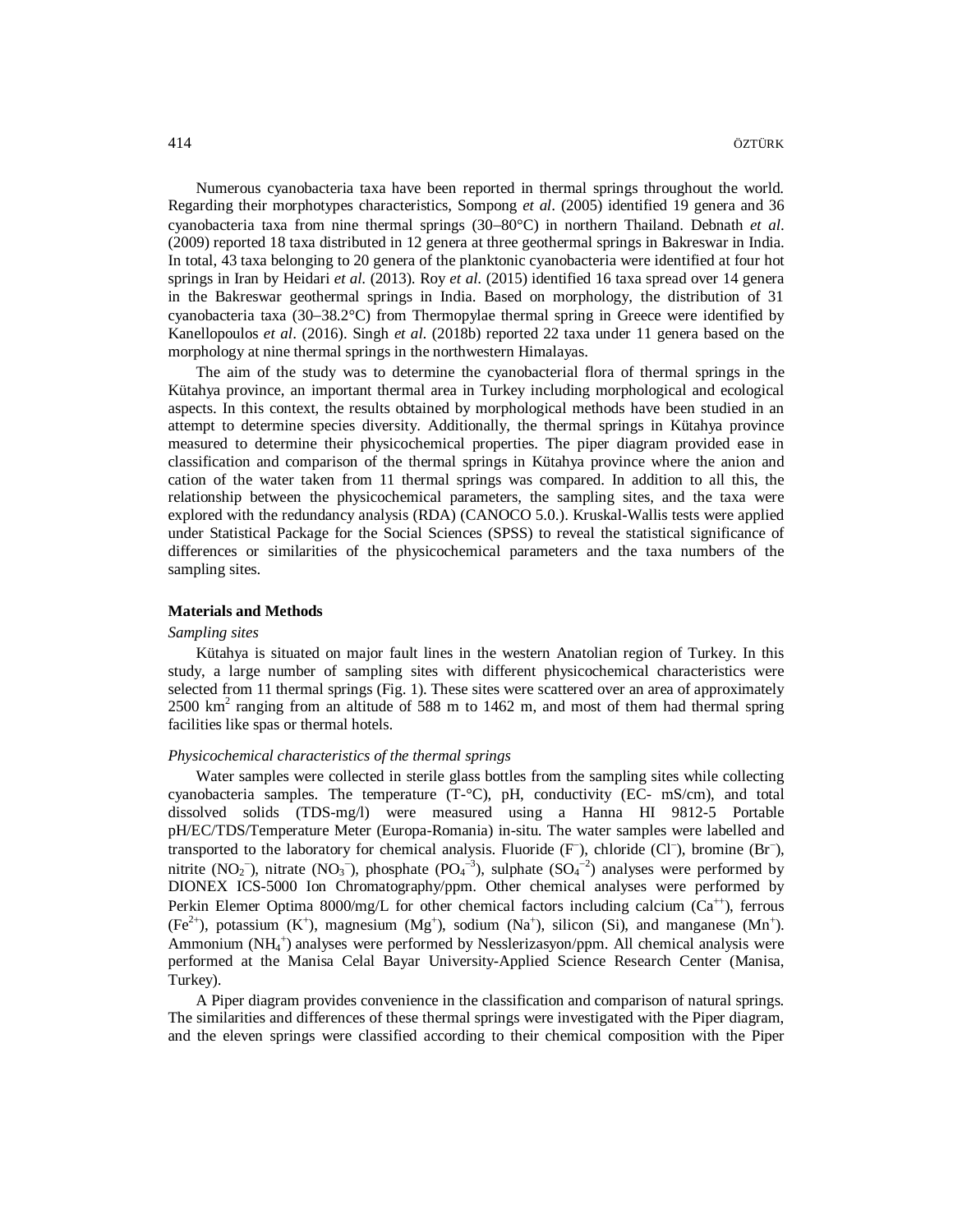

diagram using GW Chart Software (USGS) and Microsoft Excel 2016 (Piper, 1944; Winston, 2020).

Fig. 1. Thermal Spring Sample Site Names and Locations in Kütahya Province*.* T1- *Gediz-Ilica* (38°56'22"N 29°15'31"E), T2- *Gediz-Murat Mountain* (38°57'19"N 29°37'14"E), T3- *Tavsanli-Göbel* (39°29'51"N 29°26'17"E), T4- Esire (39°12'08"N 29°16'53"E), T5- Sarpasan (39°12'10"N 29°16'40"E), T6- *Hisarcik-Hamam* (39°12'07"N 29°16'35"E), T7- *Hisarcik-Sefaköy* (39°10'33"N 29°15'37"E), T8- *Günlüce-Dereli* (39°27'46"N 29°15'55"E), T9- *Emet* (39°20'32"N 29°15'12"E), T10- *Simav-Eynal* (39°07'38"N 28°59'33"E), T11- *Naşa* (39°08'37"N 28°57'39"E).

#### *Sampling and identification of cyanobacteria*

Cyanobacteria samples were collected between February 2014 and January 2015. Collected samples were placed in 50 ml falcon tubes for morphological identification. All samples were labeled and transported to the laboratory. Collected samples were divided into two parts in the laboratory, one used in direct observations, and the other part fixed with 4% formalin solution to prevent degradation of the characteristics of the taxa.

Microscopic studies were conducted in the laboratory using an Olympus BX 50 (phasecontrast) microscope, and taxonomical characteristics were determined and photographed using the Sony DSC-TX7 camera for morphological identification. The identification of the taxa was made according to previous studies including Komárek and Anagnostidis (2000, 2005), John *et al*., (2002) and Komárek, (2013). The nomenclature was checked on the AlgaeBase database (Guiry and Guiry, 2021).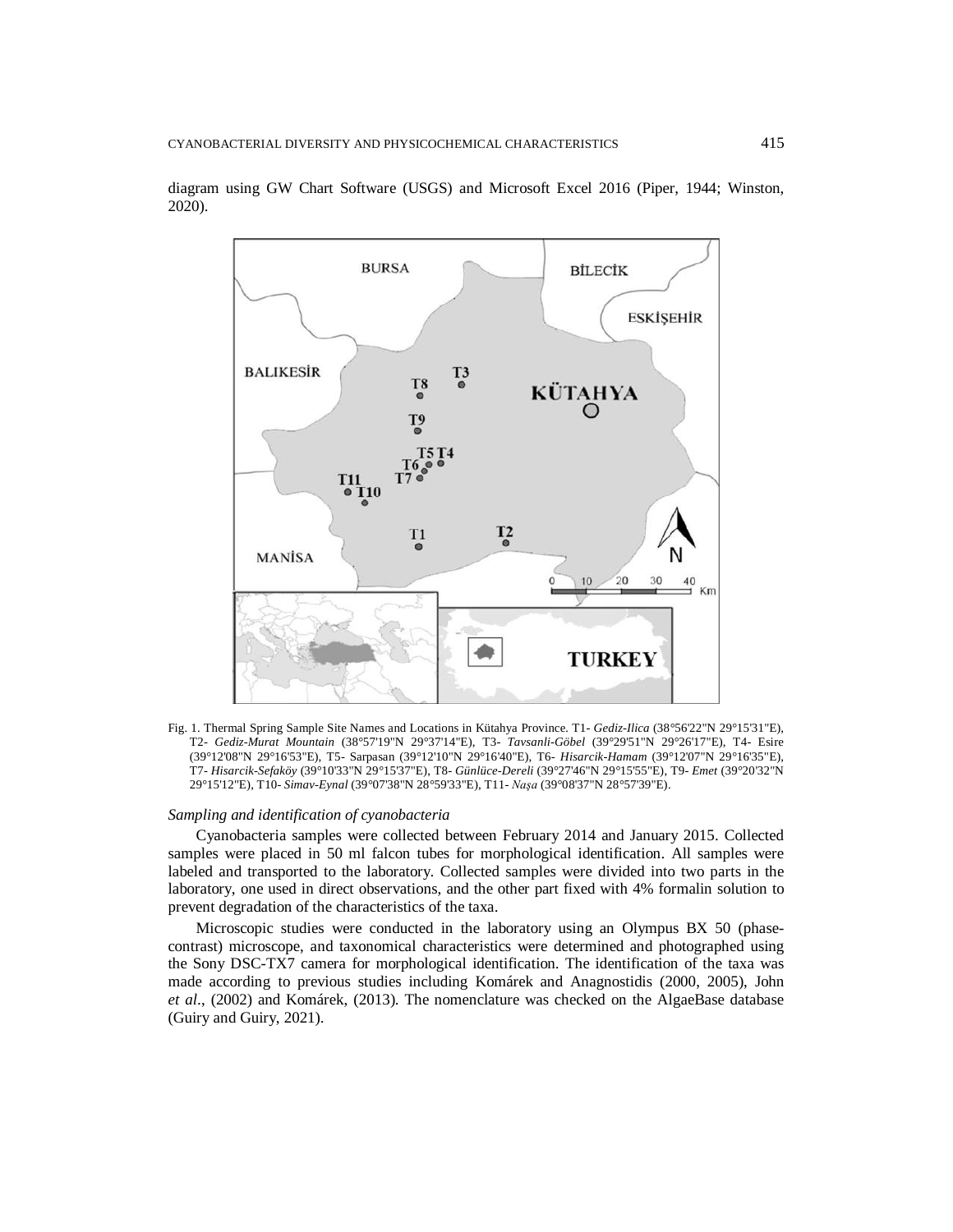# *Statistical analysis*

The relationship between the physicochemical variables of the thermal springs and the distribution of cyanobacteria taxa was assessed by redundancy analysis (RDA) and detrended correspondence analysis (DCA). The analysis was carried out using CANOCO 5.0 software for Windows (Ter Braak and Smilauer, 2012). Initially, a DCA was performed to determine the gradient length and which model (linear or unimodal) the studied gradient is suitable for. According to the DCA results, it was seen that the available data was suitable for RDA analysis. To obtain gradients not associated with the coverable, a forward selection of the environmental variables was performed. Physicochemical properties were determined through a Monte Carlo test (499 permutations), taking into account all canonical axes.

Kruskal-Wallis tests were performed using SPSS 20.00 software to determine whether the differences (in terms of physicochemical parameters) between the thermal springs were statistically significant. Kruskal-Wallis is a non-parametric test and is used for multiple data comparisons. The Kruskal-Wallis test was used to determine the importance of pH, EC, TDS, and temperature values of the eleven thermal springs.

# **Results and Discussion**

# *Physicochemical characteristics of the thermal springs*

Some chemical parameters of the eleven thermal springs in Kütahya as well as the annual average pH, temperature, and EC and TDS measurements are shown in Table 1. The results indicate that the thermal springs were alkaline ( $pH>6$ ), the average temperature was  $52^{\circ}$ C, and they were transparent. In addition, it was found that nutrient elements were high, and sulphate and ammonia were below the measurable values in the thermal springs. These physicochemical parameters explain the abundance of cyanobacteria diversity in the thermal springs.

In the Piper diagram, which is the most acceptable method in classifying and comparing natural springs and ground waters, anions and cations are shown in two separate triangles while all ions are shown from a quadrilateral, and this diagram makes classification and comparison of waters easier (Piper, 1944). Based on the Piper diagram, the thermal springs of the Kütahya province were classified into two main groups, one (T2, T4, T5, T6, T7, T9) Ca-Mg-SO<sub>4</sub>, the other one (T1, T3, T8, T10, T11) Na-HCO<sub>3</sub>-SO<sub>4</sub> (Fig. 2).

#### *Cyanobacteria taxa*

Collected samples were identified based on morphological characteristics. As a result, the 54 cyanobacteria taxa identified were distributed in five orders (Table 2). Among the identified taxa, Oscillatoriales were dominant with 25 taxa. In this study, *Pseudanabaena minima* had the highest diversity in the thermal springs of Kütahya. Among the sampling sites, Gediz Ilıca (T1) with 10 taxa and Naşa (T11) with one taxon represented the highest and the lowest species diversity, respectively. The most abundant genera was *Leptolyngbya,* which almost dominated in the nine thermal springs. The most common taxon was *Pseudanabaena minima,* which was identified from the three thermal springs.

#### *Statistical analysis*

The relationships between the physicochemical parameters, the sampling sites, and the taxa were explored with an RDA using CANOCO 5.0 software for Windows. Firstly, DCA was performed to find a suitable analysis and gradient lengths were assessed (Axis 1: 0.00; Axis 2: 0.00). Among the physicochemical parameters analyzed, five were included in the forward selection (temperature, pH, TDS, EC, and  $PQ_4$ ). In the RDA, the physicochemical parameters  $(T,$  $pH$ , TDS, EC, and PO<sub>4</sub>), the sampling sites, and the taxa were used as explanatory variables. The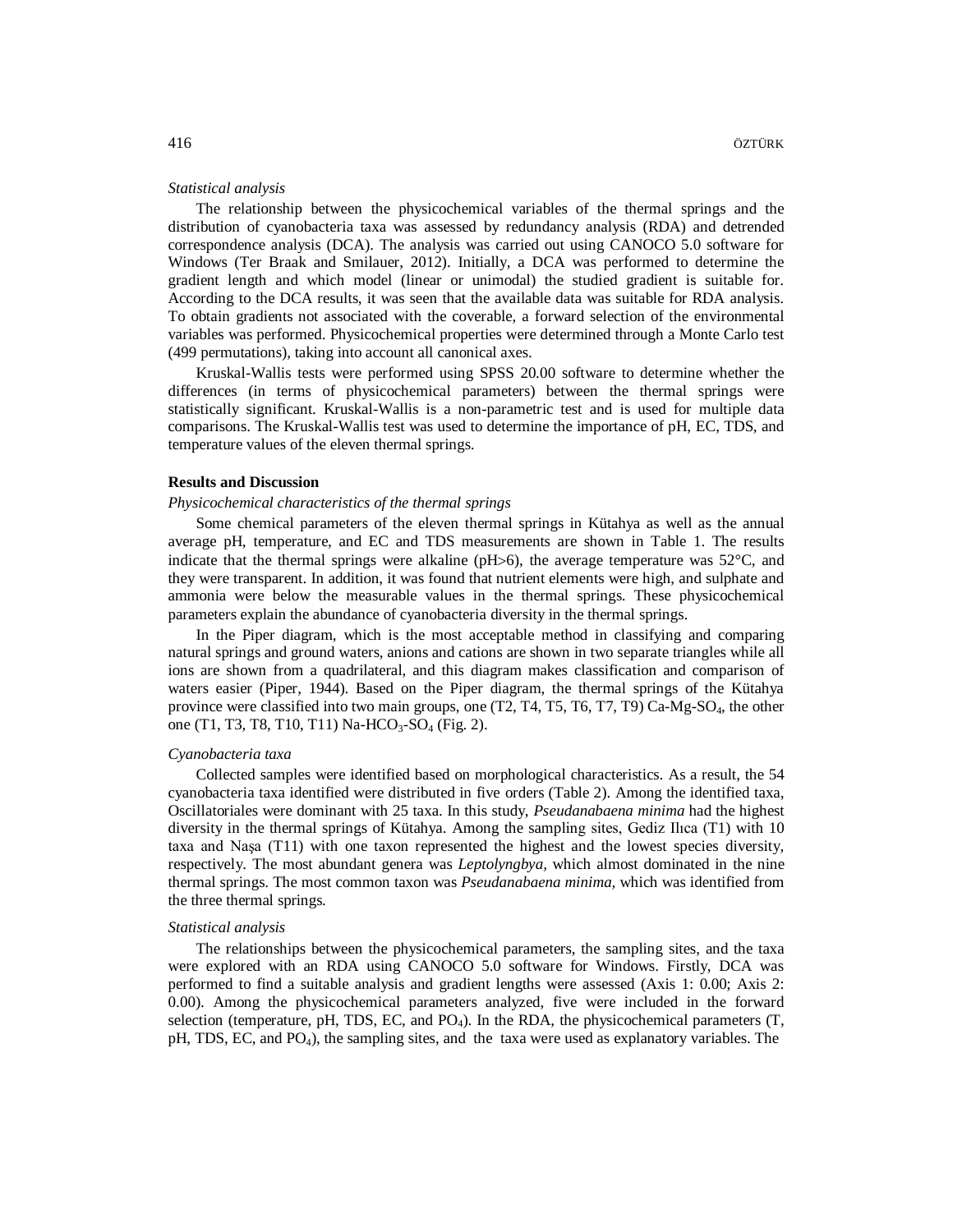| Sampling<br>Sites<br>Parameters       | $\overline{\Gamma}$ | $\Gamma$ 2 | T <sub>3</sub> | T <sub>4</sub> | Т5           | T6      | TТ           | T8        | T <sub>9</sub> | T10     | FII     |
|---------------------------------------|---------------------|------------|----------------|----------------|--------------|---------|--------------|-----------|----------------|---------|---------|
| Fф                                    | 7.7                 | 7.8        | 6.7            | 8.1            | 7.2          | 7.7     | ${}^{\circ}$ | 7         | 7.6            | 8.7     |         |
| $T^{\prime}$ <sup>c</sup>             | 72                  | 37         | 33             | 39             | 75           | 55      | 55           | 36        | 42             | 55      | 55      |
| $EC$ (mS/cm)                          | $\circ$             | $\circ$    | 410            | 000            | 1010         | 1060    | 1020         | 460       | 630            | $\circ$ | 700     |
| TDS (mg/l)                            | 1530                | 150        | 230            | 490            | 490          | 520     | 500          | 710       | 310            | 1340    | 860     |
| $F$ (ppm)                             | 0.93                | 0.20       | 0.3            | 0.44           | 64.0         | 0.47    | 0.11         | Ξ         | 0.72           | 5.95    | 3.29    |
| CI <sup>-</sup> (ppm)                 | 95.13               | 3.12       | 7.14           | 9.72           | 10.10        | 9.36    | 11.73        | 36.13     | 14.62          | 63.27   | 49.85   |
| $NO2-$ (ppm)                          | ×                   | ₩          | ×              | ¥              | *            | *       | ×            | ×         | *              | *       | 0.03    |
| Br <sup>-</sup> (ppm)                 | 0.28                | 0.05       | 0.04           | 0.07           | 0.07         | 0.07    | 0.07         | 0.17      | 0.07           | 0.20    | 0.17    |
| NO <sub>3</sub> (ppm)                 | ₩                   | 1.13       | ₩              | 0.69           | 0.75         | 2.09    | 0.27         | ×         | 0.55           | ₩       | 0.45    |
| $PO4-3$ (ppm)                         | 1684.71             | 2057.86    | 35.18          | 551.4          | 584.91       | 407.9   | 591.73       | 107.3     | 152.3          | 653.62  | 570.58  |
| $SO_4^{-2}$ (ppm)                     | 1045.46             | 1340.86    | 13.82          | 467.65         | 410.52       | 395.54  | 388.87       | 69.45     | 133.83         | 587.78  | 436.13  |
| $HCO3 + CO3$                          | 508.12              | 89.13      | 188.12         | 148.64         | 153.42       | 189.16  | 178.12       | 440.34    | 145.65         | 412.85  | 328.50  |
| $Ca++mg0$                             | 153.5               | 540.0      | 126.43         | 179.7          | 175.5        | 172.1   | 190.8        | 177.7     | 93.19          | 14.22   | 63.05   |
| Fe <sup>2+</sup> mg/l                 | 0.77                | 0.177      | $\circ$        | $\circ$        | $\circ$      | 0.069   | 0.049        | 0.014     | 0.034          | 0.283   | 0.102   |
| $\mathrm{K}^+\mathrm{mg}/\mathrm{l}$  | 97.81               | 3.726      | 1.82           | 4.081          | 4.182        | 3.328   | 3.886        | 12.04     | 4.609          | 66.62   | 39.43   |
| $\rm Mg^+$ mg/l                       | 60.22               | 79.09      | 22.33          | 45.86          | 44.06        | 39.3    | 43.89        | 40.38     | 29.47          | 0.383   | 8.818   |
| $\text{Na}^+ \text{mg}$               | 674.48              | 6.209      | 11.02          | 12.85          | 12.63        | 10.19   | 12.27        | 155.8     | 13.01          | 520.88  | 379.1   |
| $\mathrm{Si}^+\mathrm{mg}/\mathrm{l}$ | 41.28               | 17.49      | 22.16          | 24.75          | 24.01        | 21.35   | 23.56        | 15.96     | 16.49          | 143.4   | 87.32   |
| $Mn^{+}mg/$                           | 0.038               | 0.026      | $\circ$        | $\circ$        | $\circ$      | $\circ$ | 0.002        | 0.018     | 0.005          | 0.02    | 0.337   |
| $NH_4$ <sup>+</sup> $mg/1$            | $<1$ ppm            | $1$ ppm    | $< 1$ ppm      | $<$ 1 ppm      | $\leq 1$ ppm | $1$ ppm | $< 1$ ppm    | $< 1$ ppm | $1$ ppm        | $1$ ppm | $1$ ppm |
| * Value below the measuring limit     |                     |            |                |                |              |         |              |           |                |         |         |

Table 1. Physicochemical parameters of the thermal springs.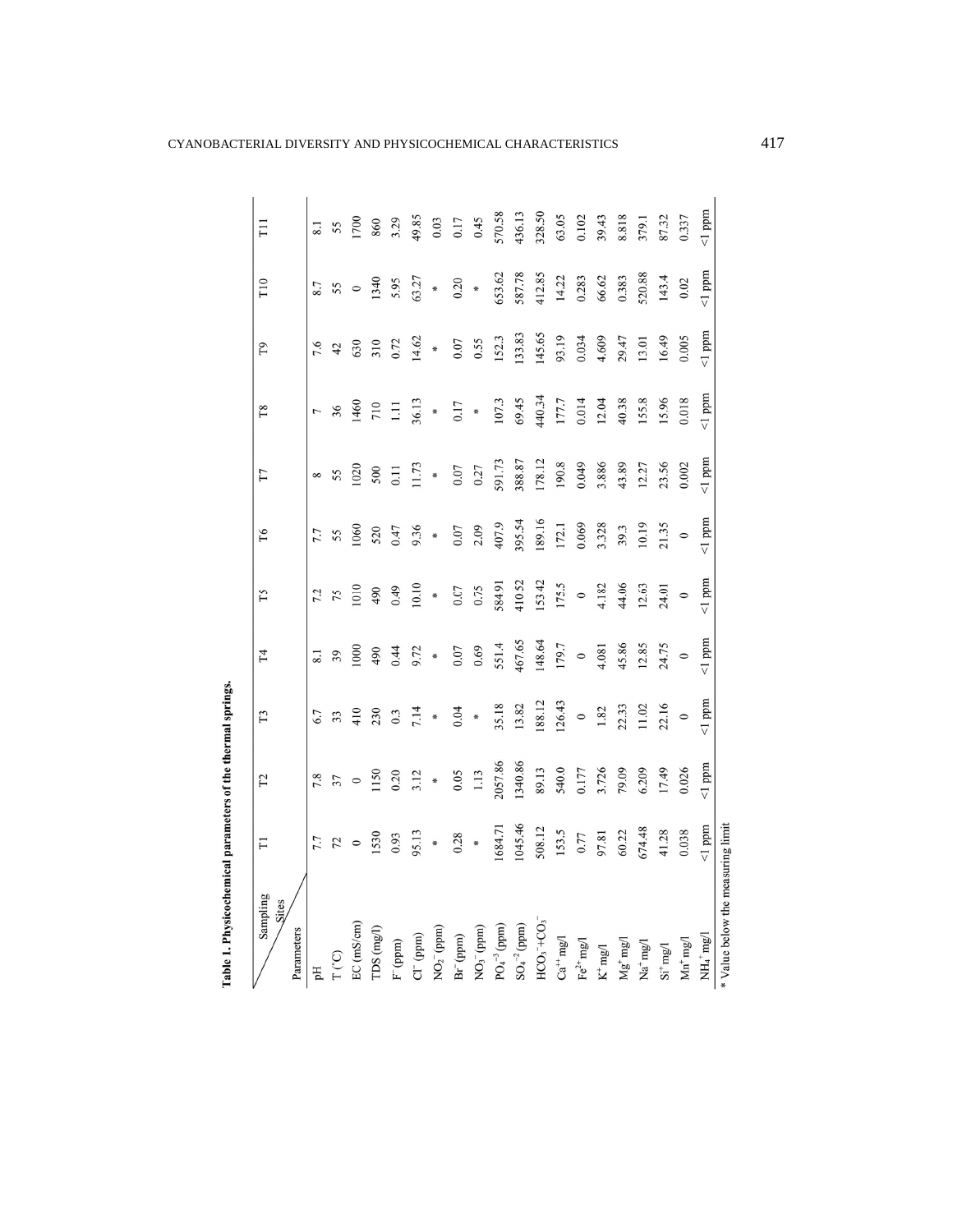significance of their effect was supported by a Monte Carlo permutation test (499 permutations, *F*ratio  $= 1.3$ , *P*-value  $= 0.026$ ). As a result of the RDA analysis, the total variation was 55.45455, and the first two axes explained a total of 57.43% of the variance (Fig. 3).



Fig. 2. Piper diagram showing the anions-cations and comparison of the thermal springs.

In the comparison of physicochemical parameters that cause species diversity and the taxa differences of the thermal springs, the question of whether the difference between them was significant with the Kruskal Wallis tests was examined. There was a significant difference  $(P<0.001)$  in the comparison of physicochemical parameters including pH, EC, TDS, and temperature values of the thermal springs in this study (Fig. 4). Kruskal Wallis tests showed variations in the physicochemical parameters of the thermal springs and in the cyanobacteria diversity (Fig. 5). The frequency of distribution of taxa according to pH, TDS, T, and EC values can be seen in Fig. 6 ( $P<0.001$ ). Besides, the manganese (Mn) values of the sampling sites were compared with the Kruskal-Wallis test in SPSS  $(P<0.001)$  as a remarkable value (Fig. 7).

As a result, 54 cyanobacteria taxa were identified based on morphological characteristics. The physicochemical properties of the thermal springs were measured. In addition, statistical analyses were made to reveal in detail the physicochemical properties of the thermal springs and their comparisons with the cyanobacterial flora.

The piper diagram was provided for convenience in the classification and comparison of thermal springs in the Kütahya province; thus, the anions and cations of the water taken from the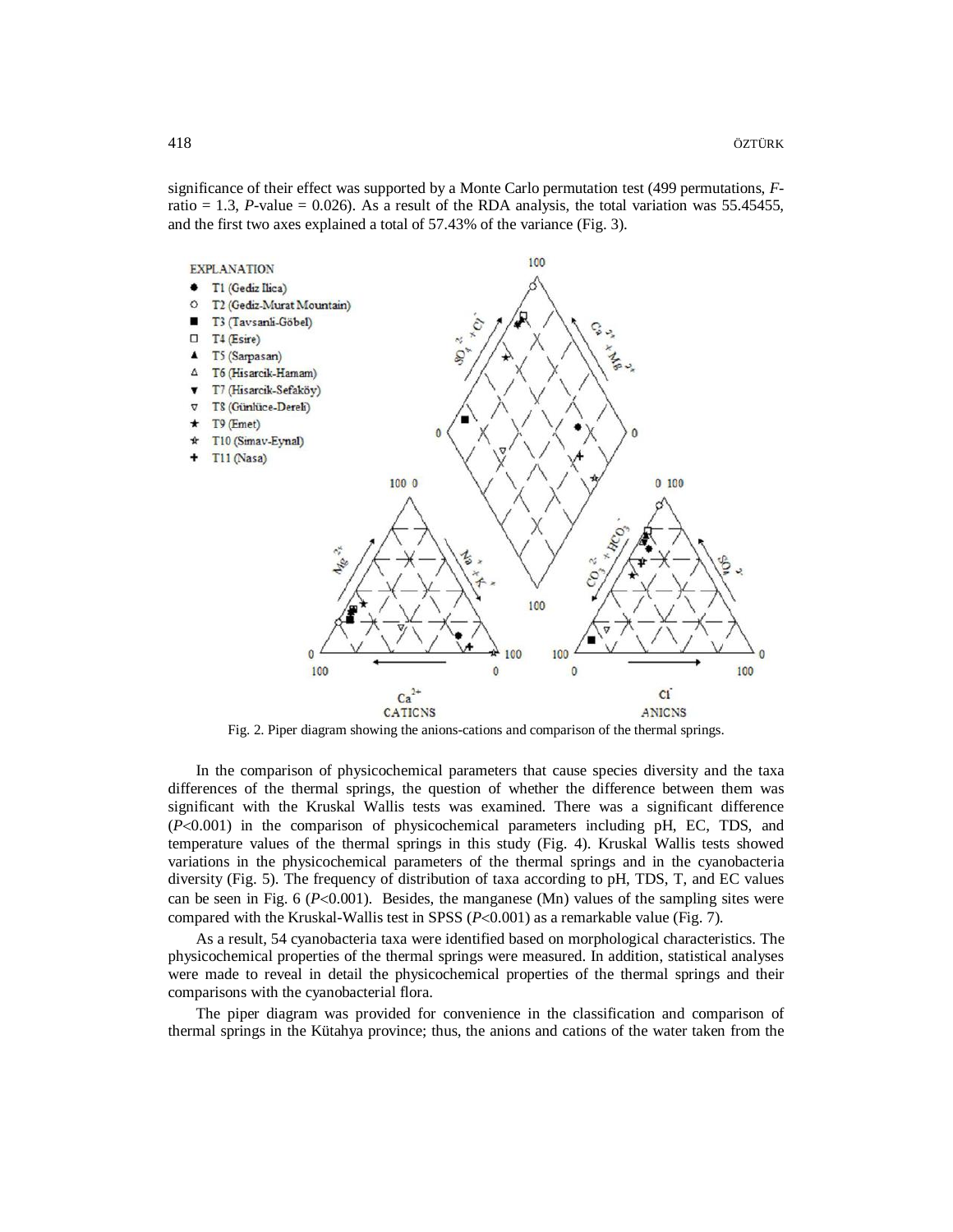thermal springs (Fig. 2) were compared. According to the Piper diagram, sampling sites T1, T3, T8, T10, and T11 were classified as a Na-HCO<sub>3</sub>-SO<sub>4</sub> type, and sampling sites T2, T4, T5, T6, T7, and T9 were classified as a Ca-Mg-SO<sub>4</sub> type. In addition, these thermal springs in Kütahya were classified with the Piper diagram by different researchers (Gemici *et al*., 2004; Güneş, 2006; Bello *et al*., 2014). In the literature, it is noteworthy that the Piper diagram has been used less frequently in the determination of cyanobacteria in thermal springs (Singh *et al*., 2018b).

| Taxa | Cyanobacteria taxa                                                                               | Thermal         |
|------|--------------------------------------------------------------------------------------------------|-----------------|
| code |                                                                                                  | spring          |
|      | Chroococcales                                                                                    |                 |
| 1    | Gloeocapsa sp.                                                                                   | T <sub>6</sub>  |
| 2    | Gloeocapsopsis cyanea (Krieger) Komárek & Anagnostidis                                           | T3, T10         |
| 3    | Chroococcus membraninus (Meneghini) Nägeli                                                       | T <sub>9</sub>  |
| 4    | Cyanosarcina thermalis (Hindák) Kovácik                                                          | T <sub>6</sub>  |
|      | Synechococcales                                                                                  |                 |
| 5    | Anathece clathrata (West & G.S.West) Komárek, Kastovsky & Jezberová                              | T1              |
| 6    | Arthronema sp.                                                                                   | T <sub>5</sub>  |
| 7    | Romeria chlorina Böcher                                                                          | T1              |
| 8    | Planktolyngbya contorta (Lemmermann) Anagnostidis & Komárek                                      | T1              |
| 9    | Leptolyngbya boryana (Gomont) Anagnostidis & Komárek                                             | T <sub>3</sub>  |
| 10   | L. tenerrima (Hansgirg) Komárek                                                                  | T <sub>8</sub>  |
| 11   | L. gelatinosa (Woronichin) Anagnostidis & Komárek                                                | T7,T10          |
| 12   | L. granulifera (J.J.Copeland) Anagnostidis                                                       | T1              |
| 13   | L. thermarum (Woronichin) Anagnostidis & Komárek                                                 | T <sub>10</sub> |
| 14   | Leptolyngbya sp. 1                                                                               | T <sub>6</sub>  |
| 15   | Leptolyngbya sp. 2                                                                               | T <sub>5</sub>  |
| 16   | Leptolyngbya sp. 3                                                                               | T4              |
| 17   | Leptolyngbya sp. 4                                                                               | T <sub>4</sub>  |
| 18   | Pseudanabaena minima (G.S.An) Anagnostidis                                                       | T1, T7, T10     |
| 19   | P. lonchoides Anagnostidis                                                                       | T <sub>8</sub>  |
| 20   | P. thermalis Anagnostidis                                                                        | T <sub>10</sub> |
| 21   | P. limnetica (Lemmermann) Komárek                                                                | T10             |
| 22   | Pseudanabaena sp.                                                                                | T5              |
| 23   | Limnothrix mirabilis (Böcher) Anagnostidis                                                       | T1              |
| 24   | Trichocoleus sociatus (West & G.S.West) Anagnostidis                                             | T <sub>2</sub>  |
|      | <b>Spirulinales</b>                                                                              |                 |
| 25   | Spirulina subsalsa Oerstedt ex Gomont                                                            | T1              |
| 26   | S. subtilissima Kützing ex Gomont                                                                | T <sub>9</sub>  |
| 27   | S. labyrinthiformis Gomont                                                                       | T <sub>5</sub>  |
|      | <b>Oscillatoriales</b>                                                                           |                 |
| 28   | Geitlerinema nematodes (Skuja) Anagnostidis                                                      | T1              |
| 29   | Anagnostidinema amphibium (C.Agardh ex Gomont) Strunecký,<br>Bohunická, J.R.Johansen & J.Komárek | T <sub>5</sub>  |
| 30   | Planktothrix clathrata (Skuja) Anagnostidis & Komárek                                            | T <sub>8</sub>  |

| Table 2. Cyanobacteria taxa and sampling sites. |  |  |
|-------------------------------------------------|--|--|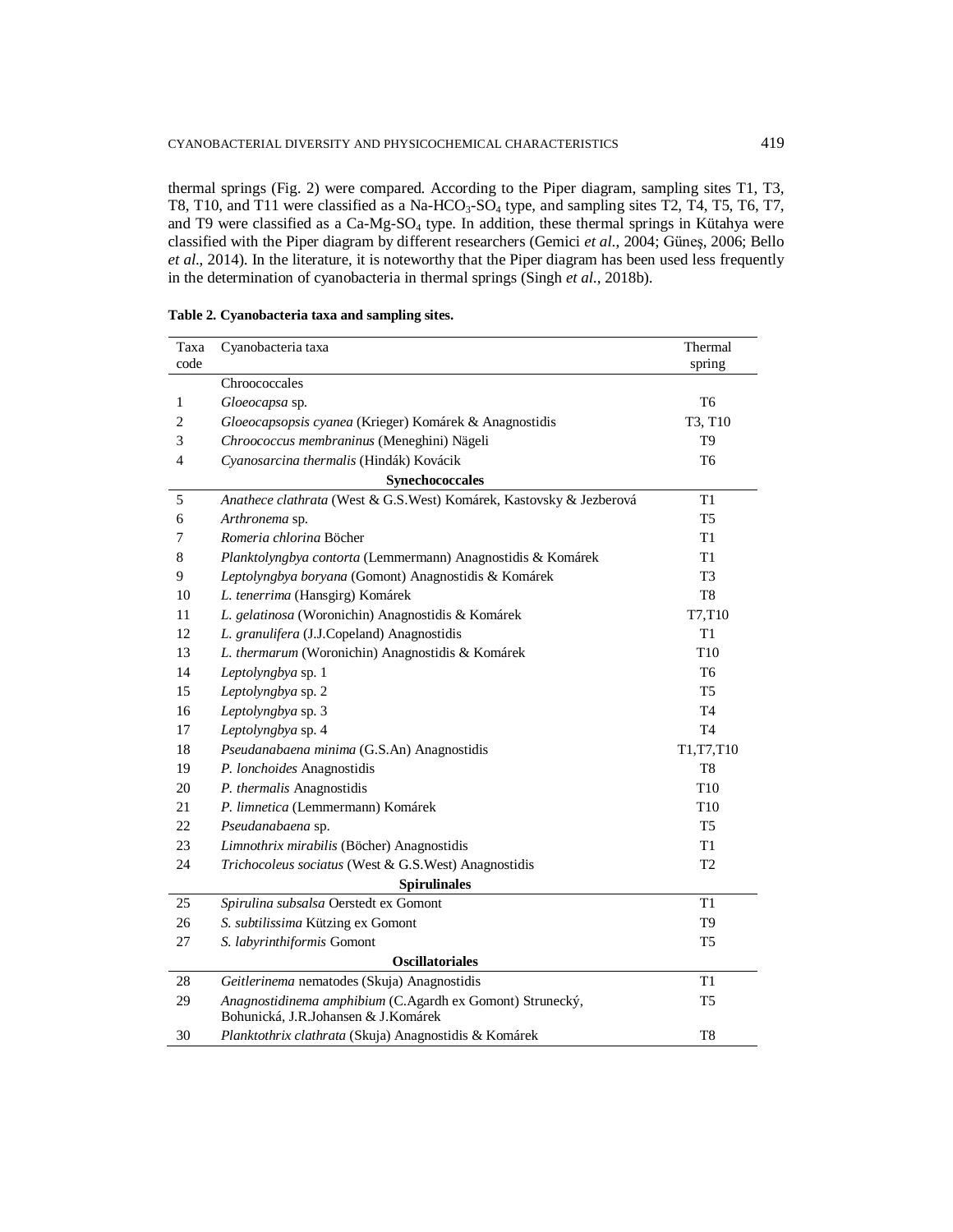| Table 2 Contd. |  |
|----------------|--|
|----------------|--|

| Taxa | Cyanobacteria taxa                                                | Thermal         |
|------|-------------------------------------------------------------------|-----------------|
| code |                                                                   | spring          |
| 31   | Microcoleus autumnalis (Gomont) Strunecky, Komárek & J.R.Johansen | T <sub>3</sub>  |
| 32   | M. lacustris Farlow ex Gomont                                     | T <sub>8</sub>  |
| 33   | M. paludosus Gomont                                               | T <sub>2</sub>  |
| 34   | Kamptonema jasorvense (Vouk) Strunecký, Komárek & J.Smarda        | T <sub>1</sub>  |
| 35   | K. okenii (C.Agardh ex Gomont) Strunecký, Komárek & J.Smarda      | T9,T10          |
| 36   | K. cortianum (Meneghini ex Gomont) Strunecký, Komárek & J.Smarda  | T9,T10          |
| 37   | <i>Phormidium incrustatum</i> Gomont ex Gomont                    | T <sub>8</sub>  |
| 38   | P. terebriforme (C.Agardh ex Gomont) Anagnostidis & Komárek       | T <sub>5</sub>  |
| 39   | P. thermobium Anagnostidis                                        | T7.T8           |
| 40   | P. chalybeum (Mertens ex Gomont) Anagnostidis & Komárek           | T <sub>9</sub>  |
| 41   | Phormidium sp.                                                    | <b>T4</b>       |
| 42   | Oscillatoria subcapitata Ponomarev ex Elenkin                     | T <sub>8</sub>  |
| 43   | O. proboscidea Gomont                                             | T1,T5           |
| 44   | O. princeps Vaucher ex Gomont                                     | T10,T11         |
| 45   | O. subbrevis Schmidle                                             | T <sub>5</sub>  |
| 46   | O. curviceps C.Agardh ex Gomont                                   | T <sub>2</sub>  |
| 47   | O. sancta Kützing ex Gomont                                       | T <sub>8</sub>  |
| 48   | Lyngbya martensiana Meneghini ex Gomont                           | T <sub>3</sub>  |
| 49   | L. thermalis Kützing ex Gomont                                    | T <sub>2</sub>  |
| 50   | Limnoraphis hieronymusii (Lemmermann) J.Komárek, E.Zapomelová,    | T <sub>4</sub>  |
|      | J.Smarda, J.Kopecký, E.Rejmánková, J.Woodhouse, B.A.Neilan &      |                 |
|      | J.Komárková                                                       |                 |
| 51   | Blennothrix sp.                                                   | <b>T4</b>       |
|      | <b>Nostocales</b>                                                 |                 |
| 52   | Nostoc sp.                                                        | T7              |
| 53   | Calothrix sp.                                                     | T <sub>3</sub>  |
| 54   | Hapalosiphon sp.                                                  | T <sub>10</sub> |

Although the T1 and T2 springs appear to be close to each other, the T2 source is located at a much higher altitude than the others. When the physicochemical parameters of the T1 and T2 are examined (Table 1), it is seen that the pH and Mg values are similar. However, the other parameters, particularly the temperature, are quite different. Based on their own studies, Singh *et al*. (2018b) stated that the close proximity of the hot springs does not mean that they may have similar physical and chemical characteristics. However, the physicochemical parameters of the T4, T5, T6, and T7 springs are quite similar, so they are seen to be in the same class in the Piper diagram and close to each other in the study area (Fig. 2).

It has been reported that there are different species compositions in different thermal springs depending on the substratum and the physicochemical parameters of springs (Ward and Castenholz, 2000; Papke *et al*., 2003). In the literature, there are many studies of the cyanobacterial flora in thermal springs (Sompong *et al*., 2005; Debnath *et al*., 2009; Heidari *et al*., 2013; Roy *et al*., 2015; Kanellopoulos *et al*., 2016; Singh *et al*., 2018a, Singh *et al*., 2018b). When compared with the literature, it may be seen that more cyanobacteria taxa were determined in this study. The main reason for this may be that there are high numbers of thermal springs and sampling sites in this study. Another possible reason may be that the thermal springs in the sampling area have different physicochemical properties.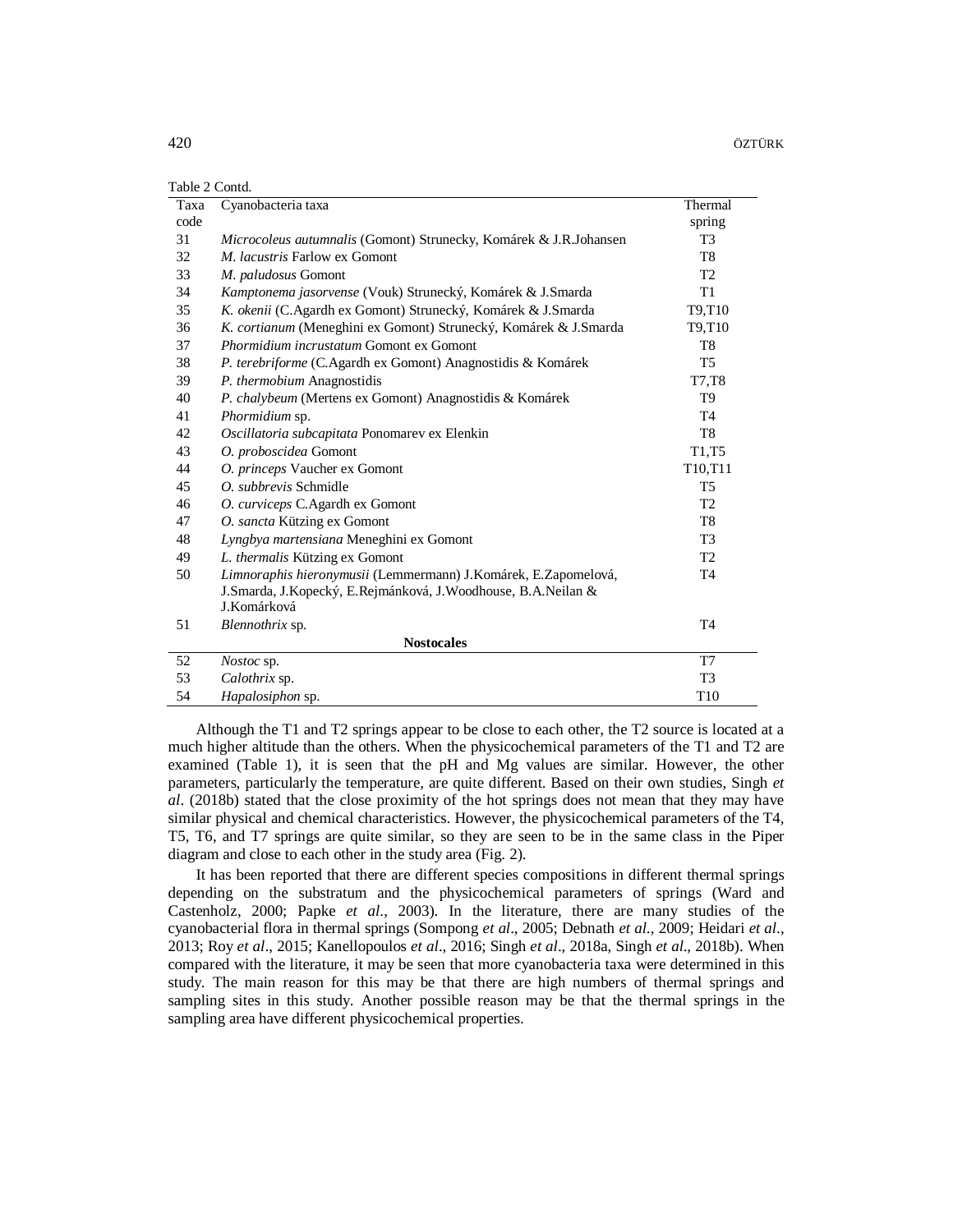

Fig. 3. RDA Diagram showing the relationship between the cyanobacteria taxa (with full triangle), the thermal springs (with full circle), and the physicochemical variables of thermal water (with arrow) [the cyanobacteria taxa code and the thermal springs where they were sampled are given in Fig. 1 and Table 2] T: temperature, EC: conductivity, TDS: total dissolved solid, and  $PO<sub>4</sub><sup>-3</sup>:phosphate.$ 



Fig. 4. Comparison of the pH, TDS, T, and EC values of the sampling sites with the Kruskal-Wallis test in SPSS (P<0.001).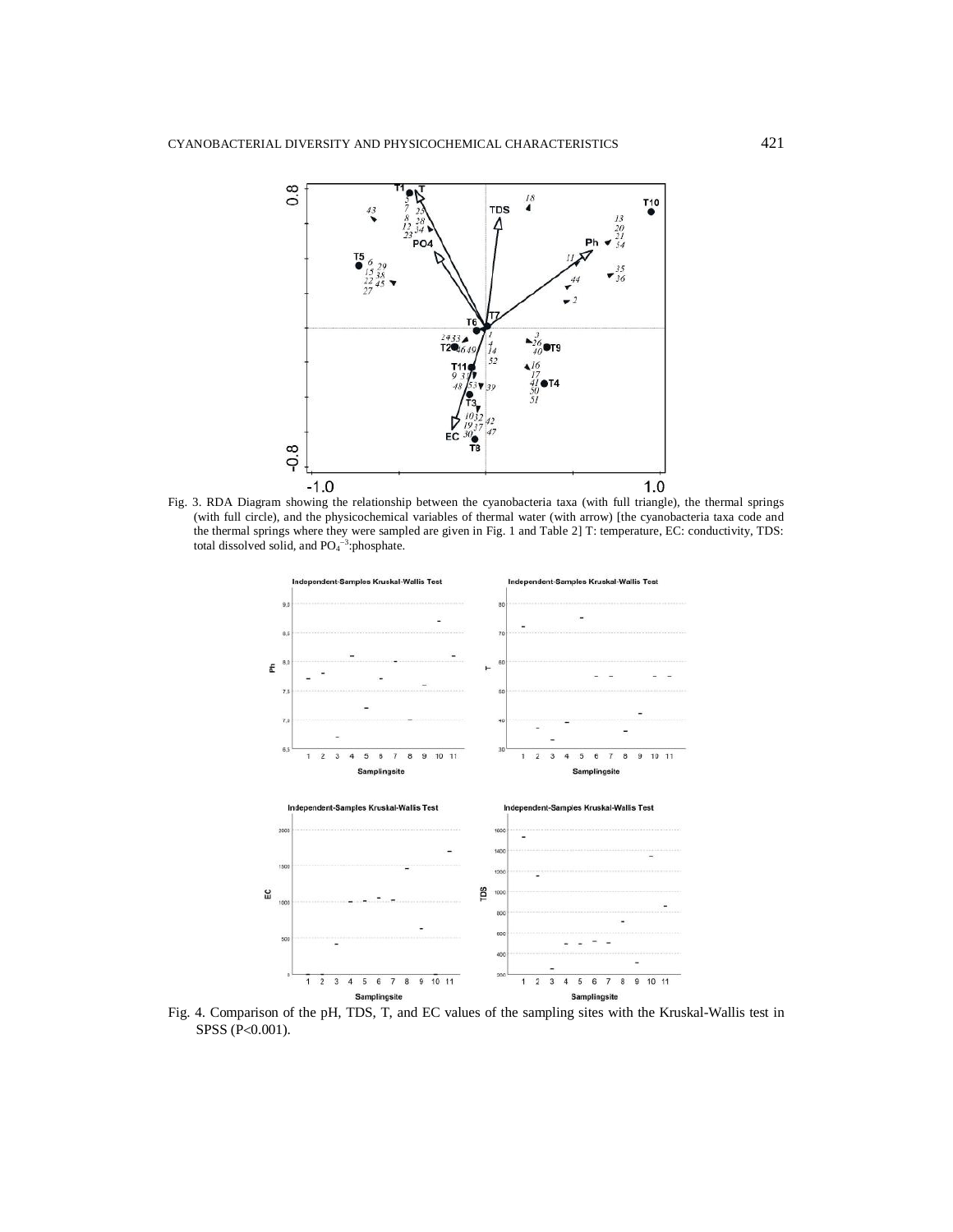

Fig. 5. Comparison of the number of taxa and the sampling sites with the Kruskal-Wallis test in SPSS.







Fig. 6. Frequency of pH, TDS, T, and EC between the taxa (P<0.001).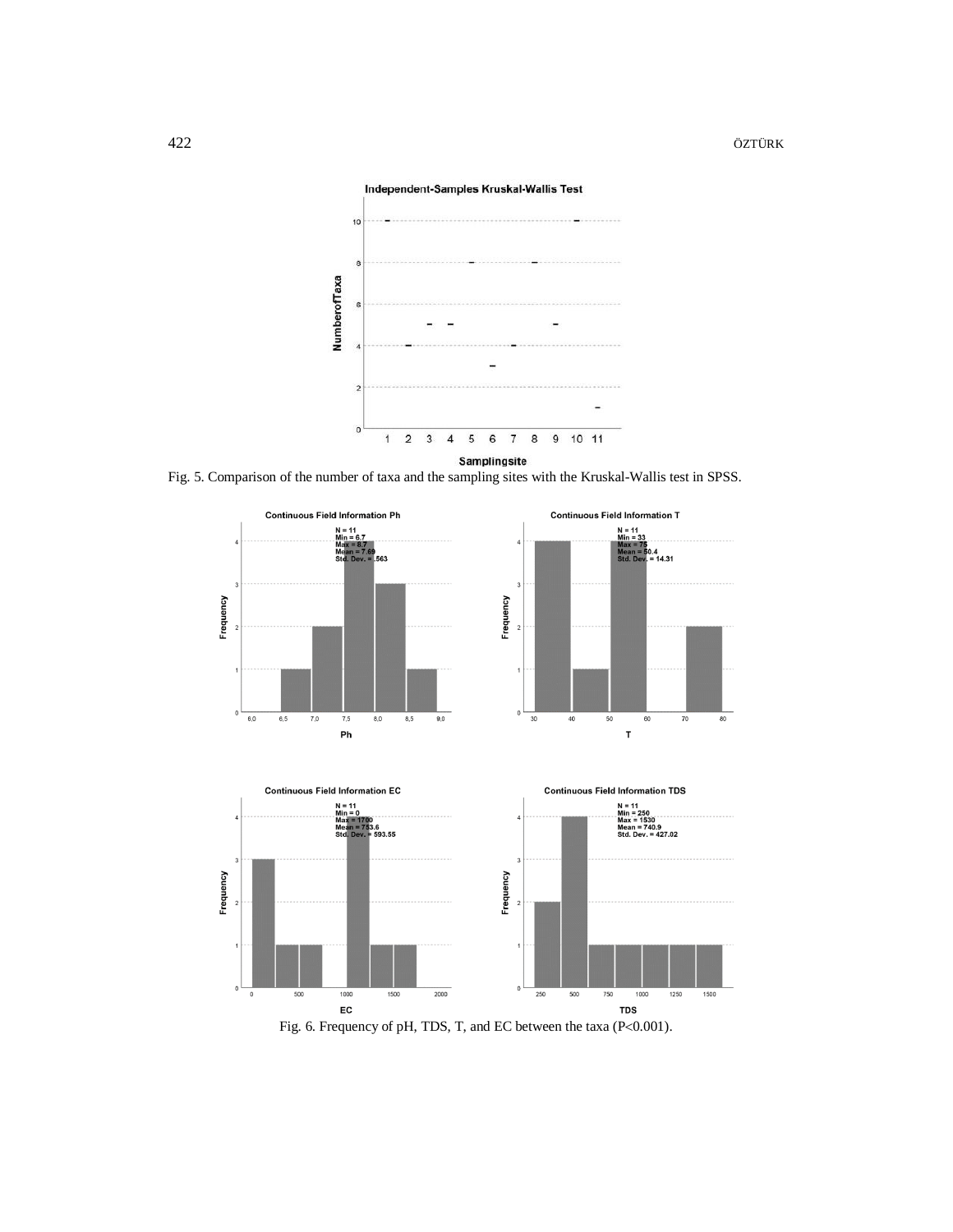

Fig. 7. Comparison of the manganese (Mn) values of the sampling sites with Kruskal-Wallis test in SPSS  $(P<0.001)$ .

Oscillatoriales were a predominant order with taxa diversity (24 taxa) in this study. Similarly, a major component of the thermal spring's cyanobacterial flora worldwide belongs to order Oscillatoriales (Pentecost *et al*., 1997; Sompong *et al*., 2005; Mcgregor and Rasmussen, 2008; Ionescu *et al*., 2010; Arman *et al*., 2014). Nevertheless, *Leptolyngbya* (order Synechococcales) were determined frequently in the thermal springs of the Kütahya province. Also, this taxon is one of the most frequently reported taxa observed in thermal springs (Ulcay Öztürk *et al*., 2006; Mcgregor and Rasmussen, 2008). Commonly identified *Pseudanabaena* and *Spirulina* taxa in this study were also reported in other thermal springs (Heidari *et al*., 2013; Arman *et al*., 2014; Roy *et al*., 2015). According to the RDA analysis, the affinity of *Spirulina subsalsa* and *Spirulina subtilissima* with temperature was completely different in this study. While *S. subsalsa* was related to temperature, *S. subtilissima* was not. Krienitz *et al*. (2003) reported that *S. subsalsa* and *S. subtilissima* are closely related and have a wide ecological distribution. In addition, both taxa occur in thermal springs and in mesophilic brackish and marine habitats (Geitler, 1932).

According to the results of the RDA analysis, the presence of cyanobacteria taxa in thermal springs was related to the physicochemical parameters (Fig. 3). The RDA analysis showed that the most highly determining factor affecting the distribution of the taxa is the temperature (T) in this study (Fig. 3). Similarly, Roy *et al*. (2015) reported that temperature has been one of the most important factors as far as the distribution and diversity of cyanobacteria are concerned in geothermal springs. Also, there are a lot of studies concerning this subject in the literature (Sompong *et al*., 2005; Debnath *et al*., 2009; Singh *et al*., 2018b).

*Pseudanabaena thermalis* was collected at 50°C and below from sampling site T10. Similarly, this taxon was collected by McGregor and Rasmussen (2008) at 48.6°C from Innot Hot Springs in Australia. *Planktolyngbya contorta* was clearly associated with temperature and PO<sup>4</sup> values in this study. Similarly, *P. contorta* was sampled in the thermal springs in Himachal Pradesh, India by Singh *et al*. (2018a).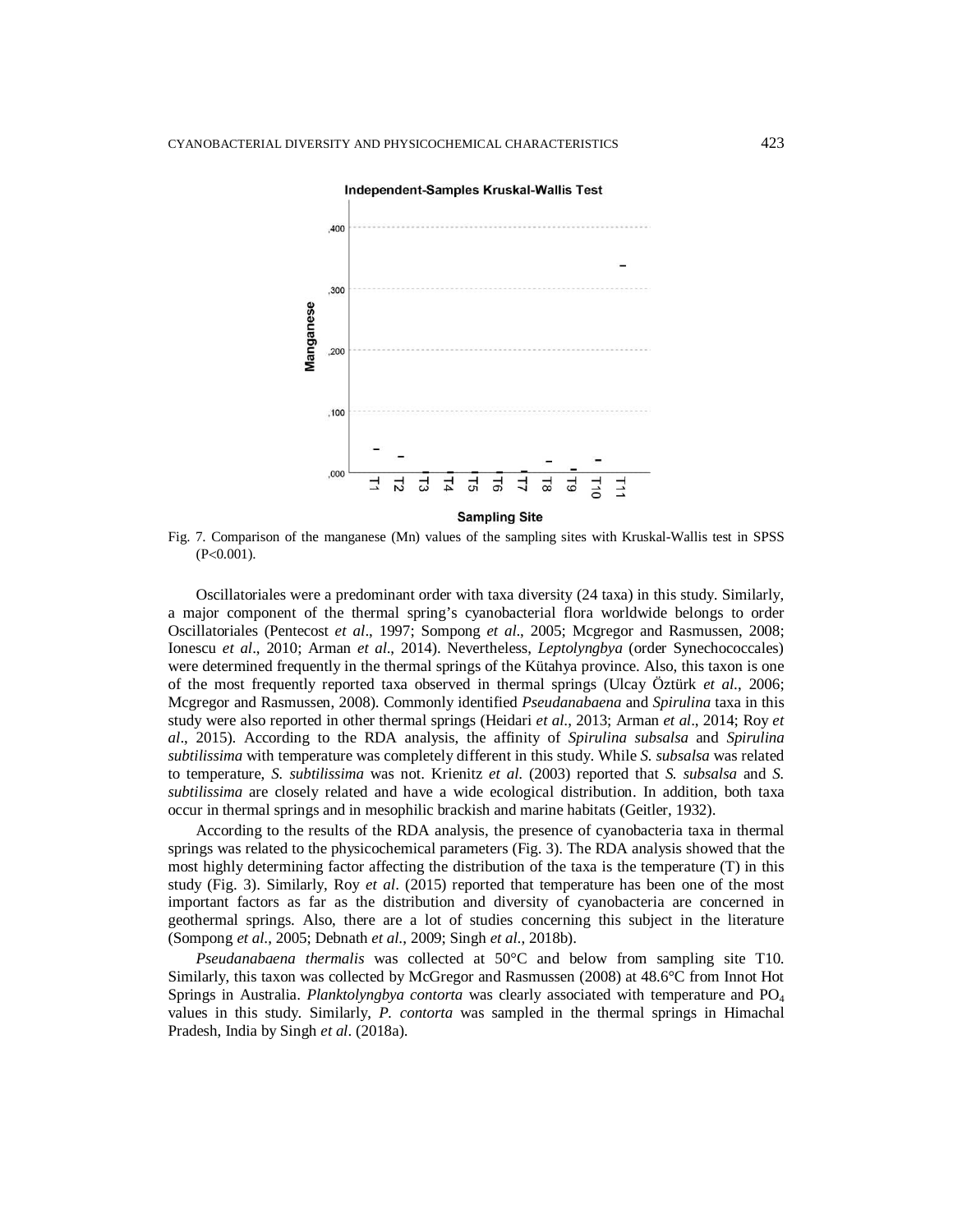*Lyngbya thermalis* was sampled in the form of dark green and thin mats at 36°C (close to spring mouth) and at 29°C (where the water was discharged) from the sampling site T2. Similarly, Lukavsky *et al*. (2011) reported that a deep blue-green growth washed directly with water of 43°C was colonized with *L. thermalis;* in addition, *L. thermalis* also dominated near the outlets of hot water of 22°C. Arman *et al*. (2014) sampled *L. thermalis* at two different thermal springs from a temperatures range of  $37-42^{\circ}$ C. Castenholz (1969; 1973) stated that changes in species composition with concomitant changes of temperature occurred along the gradient from the mouth of the thermal springs.

Based on the RDA analysis, *Gloeocapsa* sp., *Cyanosarcina thermalis*, *Leptolyngbya* sp. 1, and *Nostoc* sp. had an affinity with low pH, T, TDS, EC, and  $PO_4$  in this study (sampling sites T6 and T7). Despite the results of the RDA analysis, *C. thermalis* was sampled at  $42-38^{\circ}$ C from the T6 in this study. Actually, *C. thermalis* is known as a common taxon at thermal springs (Rueda and Monroy, 2009; Komárek and Anagnostidis, 2000; Arman *et al*., 2014; Šaraba and Krunić, 2017).

It has been reported that *Spirulina labyrinthiformis* has a high tolerance for sulfides (Pentecost and Coletta, 2007; Ward *et al*., 2012). *S. labyrinthiformis* was not collected in sampling sites with higher sulfate values, but it was sampled from sampling site T5 with 410.52 ppm  $SO_4^{-2}$  in this study (Tables 1 and 2). Similarly, Pentecost and Coletta (2007) reported that the dominance of this taxon might be related to its tolerance of dissolved sulfide although *Spirulina* is scarce in sampling sites with the highest sulfide. In some hot springs in Yellowstone Park (52°C or below), a sulfideutilizing *S. labyrinthiformis* morphotype predominates near the sulfide-rich source (Ward *et al*., 2012).

Temperature, in combination with the availability of combined nitrogen, phosphorus and other nutrients, and/or a concentration of free sulfide also determines the cyanobacteria composition (Ward and Castenholz, 2000; Singh *et al*., 2018b). Sulfide rich thermal springs usually contain sulfide tolerant and sulfide utilizing *Oscillatoria* (Castenholz and Utkilen, 1984; Ward and Castenholz, 2000; Singh *et al*., 2018b). *Oscillatoria princeps* were sampled from sampling sites T10 and T11 with sulfate values of 587.78 and 436.13 ppm  $SO_4^2$ . In the literature, *O. princeps* has similarly been sampled from high sulphate values in thermal springs (Heidari *et al*., 2013; Arman *et al*., 2014). However, this taxon has been recorded in thermal springs with relatively low sulphate values (Debnath *et al*., 2009; Roy *et al*., 2015). In addition, *O. princeps* was the only taxon detected in sampling site T1, and it had formed large mats. Also, this taxon was sampled from T10 (Table 2). According to the literature, *O. princeps* is perhaps cosmopolite (not marine) (Komárek and Anagnostidis, 2005). When compared to the physicochemical parameters of the sampling sites, the high manganese (Mn) value of T11 drew attention. A comparison of the Mn values of the sampling sites with the Kruskal-Wallis test showed significant differences  $(P<0.001)$  (Fig. 7). The reason it was the only taxon in T11 may be that *O. princeps* can tolerate a high manganese value. Mn is an essential micronutrient that may become toxic if present at a high concentration (Moura *et al*. 2019).

Ward and Castenholz (2000) and Sompong *et al*. (2005) reported that pH is as important as temperature for cyanobacteria in thermal springs. In the RDA analysis, a negative correlation of *Pseudanabaena limnetica* with EC and a positive correlation with pH was determined in this study. In contrast, Altunöz *et al*. (2016) stated that *P. limnetica* has the highest affinity with EC and a negative correlation with other environmental variables including pH. Cyanobacteria can be considered alkaline since they grow optimally between pH 7.5 and above (Brock, 1973). *Gloeocapsopsis cyanea* was sampled from the two sampling sites with the lowest and the highest pH values in this study (T3, pH 6.7; T10, pH 8.7). In conclusion, it can be concluded that the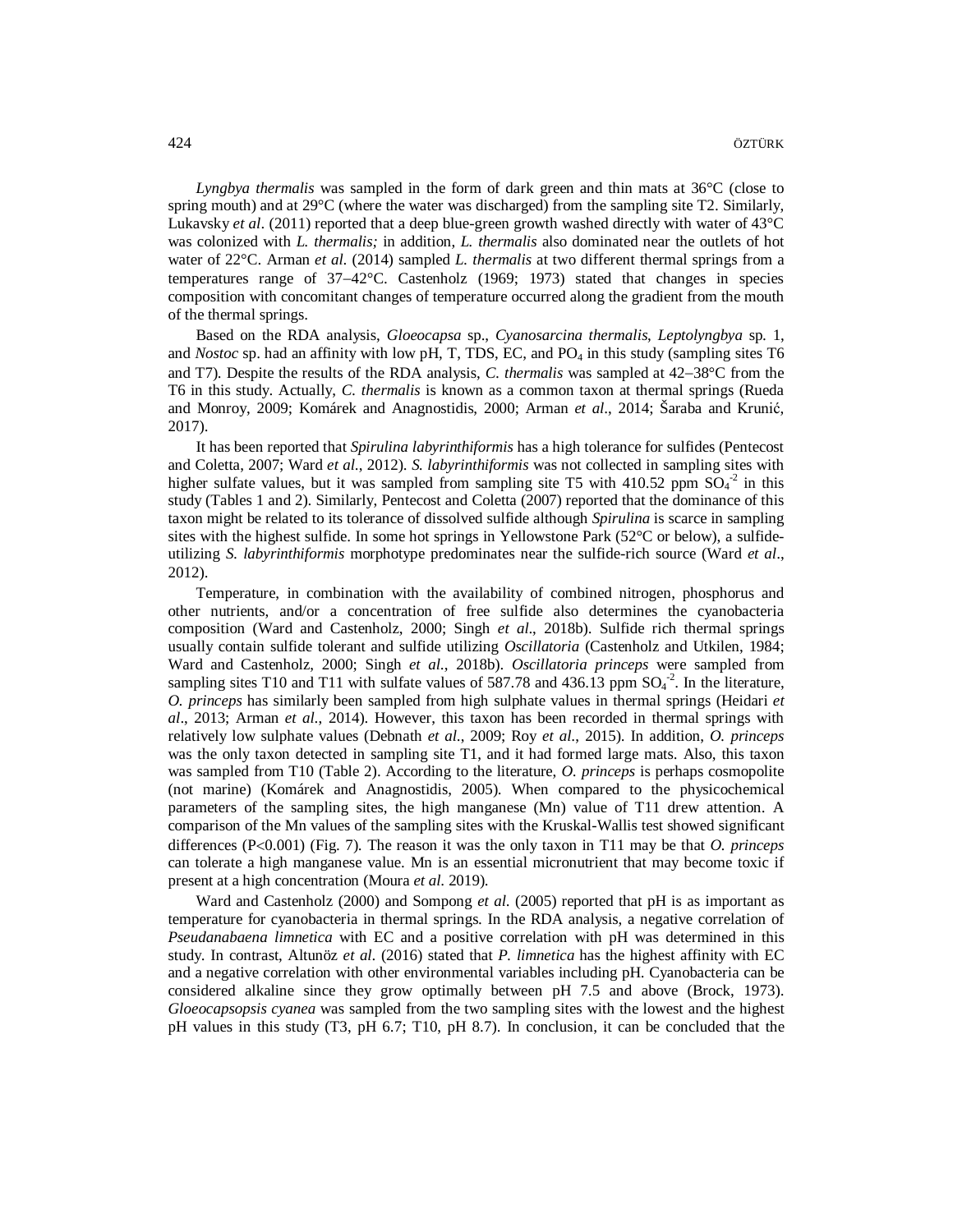ecological valence of the taxon for the pH demand is wide. In the literature, this taxon was reported from different environments (Lamprinou *et al*., 2012; Arman *et al*., 2014; Ozturk Ulcay *et al*., 2017; Davydov, 2018). Also, Grimmett and Lebkuecher (2017) reported that *G. cyanea* was among the taxa determined as potential indicators of nutrient-rich areas based on their own data.

*Phormidium incrustatum* is known as the common taxa of the limestone/travertine/calcareous substrata (Pentecost, 2005; Couradeau *et al*., 2013; Kanellopoulos *et al*., 2016). *P. incrustatum* was sampled from T8, one of the stations with high carbonate and bicarbonate values in this study. Kanellopoulos *et al*. (2016) noted that trichomes of *P. incrustatum* are surrounded by a firm sheath of extracellular polymeric substances (EPS), constituting the locus of intensive calcification.

Because many taxa cannot tolerate high temperatures, thermal springs are extreme habitats for living organisms (Ozturk Ulcay and Kurt, 2017). Thermal springs are very difficult environments for organisms because of high temperatures and physicochemical parameters. Yet, thermal springs create special living environments. The group that has best adapted to these environments is cyanobacteria, which are photosynthetic prokaryotes. In this case, it is important to determine the diversity of cyanobacteria. However, in the literature, no sufficient study of the biodiversity of thermal springs in Turkey was found.

The Kütahya province is very rich in thermal springs, and the primary objective of this study was to determine the cyanobacterial diversity in these springs. In this study, numerous different statistical analyses were performed to reveal the physicochemical properties of the thermal springs and compare them with the cyanobacterial flora. Comparison between the physicochemical parameters and the cyanobacteria taxa was made with RDA analysis, the Piper diagram, and Kruskal Wallis tests. Since physicochemical parameters are important in understanding the ecology of aquatic habitats, many parameters were measured in this study. It is important to perform these statistical analyses to understand the ecology of the thermal springs and the cyanobacteria that prefer these environments.

### **Acknowledgements**

I am appreciate the contributions of Dr. Oğuz KURT (PhD; Manisa Celal Bayar University, Turkey). This work was supported by the MCBU BAP, Manisa, Turkey for research, under the project FEF 2013-107.

# **References**

- Adiguzel, A., Ozkan. H., Baris, O., Inan, K., Gulluce, M. and Sahin, F. 2009. Identification and characterization of thermophilic bacteria isolated from hot springs in Turkey. Journal of Microbiological Methods **79**(3): 321–328.<https://doi.org/10.1016/j.mimet.2009.09.026>
- Altunöz, M., Obali, O., Atici, T. and Arru, L. 2016. Seasonal monitoring of algal flora in the Pamukkale travertines and thermal springs (Denizli/Turkey). Biological Diversity and Conservation **9**(1): 116–127.
- Arman, M., Riahi, H., Yousefzadi, M. and Sonboli, A. 2014. Floristic study on cyanophyta of three hot springs of Hormozgan Province, Iran. Iranian Journal of Botany **20**(2): 240–247.
- Arthur, M. and Piper, A. 1944. Graphic procedure in the geochemical interpretation of water. Analyses **25**(6): 914–928.<http://dx.doi.org/10.1029/TR025i006p00914>
- Aysel, V., Çelik, A., Yayıntaş, A. and Şipal-Gezerler, U. 1992. Zonguldak-Ilıksu Kaplıcası Alg Florası. Ege Üniversitesi Su Ürünleri Dergisi **9**(33–36): 72–82.
- Bello, O.A., Ozgur, N. and Calıskan, T.A. 2014. Hydrogeological, Hydrogeochemical and Isotope Geochemical Features of Thermal Waters in Simav and Environs, Thirty-Ninth Workshop on Geothermal Reservoir Engineering Stanford University, Stanford, California, February 24–26.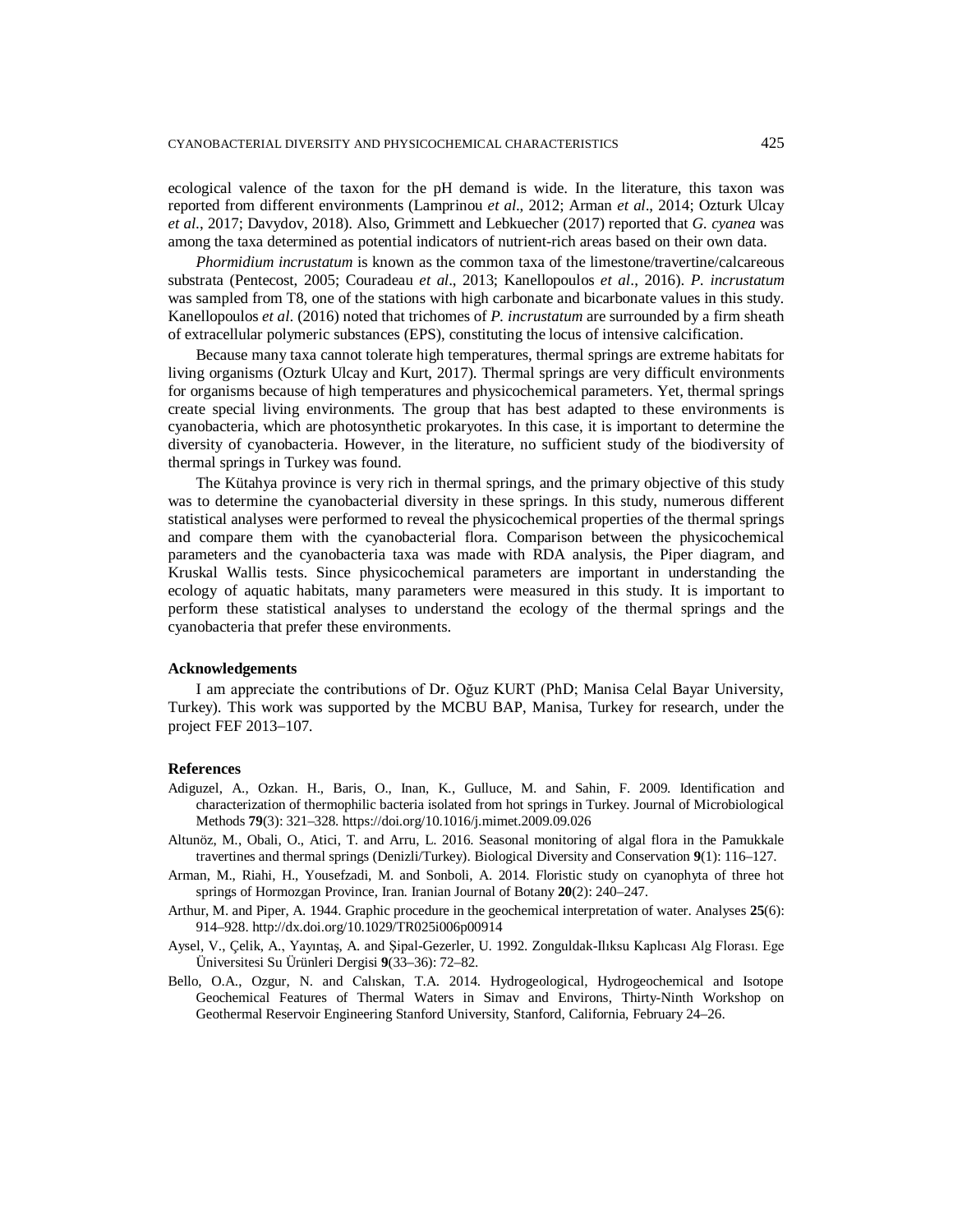- Brock, T.D. 1973. Lower pH Limit for the Existence of Blue-Green Algae: Evolutionary and Ecological Implications. Science **179**(4072): 480–483.
- Castenholz, R.W. 1969. Thermophilic Blue-Green Algae and the Thermal Environment. American Society for Microbiology, pp. 476–504.
- Castenholz, R.W. 1973. Ecology of blue-green algae in hot springs. *In*: Carr NG, Whitton BA (Ed.) The biology of blue-green algae. Blackwell/University of California Press.
- Castenholz, R.W. and Utkilen, H.C. 1984. Physiology of sulfide tolerance in a thermophilic Oscillatoria. Archives of Microbiology **138**:299–305.
- Couradeau, E., Benzerara, K., Gerard, E., Esteve, I., Moreira, D., Tavera, R. and Lopez-Garcia, P. 2013. Cyanobacterial calcification in modern microbialites at the submicrometer scale. Biogeosciences **10**: 5255–5266. <https://doi.org/10.5194/bg-10-5255-2013,>2013.
- Davydov, D. 2018. Checklist of cyanobacteria from the European polar desert zone. Botanica **24**(2): 185– 201. <https://doi.org/10.2478/botlit-2018-0018>
- Debnath, M., Mandal, N.C. and Ray, S. 2009. The Study of Cyanobacterial Flora from Geothermal Springs of Bakreswar, West Bengal, India. Algae **24**(4): 185–193. <https://doi.org/10.4490/ALGAE.> 2009. 24.4.185
- Demirel, Z. and Sukatar, A. 2011. Investigation of Cyanobacteria Molecular Identified and Toxin Isolated Form Izmir Thermals. European Journal of Phycology **46**(1): 127–128.
- Geitler, L. 1932. Cyanophyceae. *In*: Rabenhorst, L. (Ed.), Kryptogamen-Flora Von Deutschland, Österreich Und Der Schweiz. 14: 673-1056.
- Gemici, Ü., Tarcan, G., Colak, M. and Helvacı, C. 2004. Hydrogeochemical and hydrogeological investigations of thermal waters in the Emet area (Kutahya, Turkey). Applied Geochemistry, **19**: 105–117.
- Grimmett, M.R. and Lebkuecher, J.G. 2017. Composition of algae assemblages in middle Tennessee streams and correlations of composition to trophic state. Journal of Freshwater Ecology 32(1): 363-389. <https://doi.org/10.1080/02705060.2017.1314228>
- Guiry, M.D. and Guiry, G.M. 2021. AlgaeBase. <[www.algaebase.org](http://www.algaebase.org)>. National University of Ireland, Galway. Retrieved on 25 March 2021.
- Güner, H. 1966. Pamukkale Termal Suyunun Mikroflorası, Biologi 19, Ege Üni. Fen Fak. İlmi Raporlar Serisi. **31**.
- Güner, H. 1967. Ege Bölgesi Termal Sularının Alg Vegetasyonu İle İlgili Ön Gözlemler, V. Türk Biyoloji Kongresi Tebliğleri.
- Güner, H. 1970. Ege Bölgesi Kaplıca Ve Maden Sularının Alg Vegetasyonu İle İlgli İnceleme. Ege Üni. Fen Fak. İlmi Raporlar Serisi, **99**.
- Güneş, C. 2006. Gediz Kaplicalari'nin (Kütahya) Hidrojeolojik Ve Hidrojeokimyasal Değerlendirilmesi (Master's thesis).
- Heidari, F., Riahi, H., Yousefzadi, M. and Shariatmadari, Z. 2013. Morphological and phylogenetic diversity of cyanobacteria in four hot springs of Iran. Iranian J. Bot. **19**(2): 162–172.
- Ionescu, D., Hindiyeh, M., Malkawi, H. and Oren, A. 2010. Biogeography of thermophilic cyanobacteria: insights from the Zerka Ma'in hot springs (Jordan). FEMS Microbiol. Ecol. **72**: 103–113.
- John, D.M., Whitton, B.A. and Brook, A.J. 2002. The Freshwater Algal Flora of The British Isles. Cambridge University Press.
- Kalkan, E., Nadaroğlu, H. and Kılıç, S. 2020. Removal of Algae from Thermal Mud Pool for Deliçermik-Köprüköy (Erzurum, Turkey). Algae **2020**(2020): 1–14.
- Kanellopoulos, C., Lamprinou, V., Mitropoulos, P. and Voudouris, P. 2016. Thermogenic travertine deposits in Thermopylae hot springs (Greece) in association with cyanobacterial microflora. Carbonates and Evaporites **31**: 239–248. <https://doi.org/10.1007/s13146-015-0255-4.>
- Komárek, J. 2013. Süßwasserflora von Mitteleuropa, Cyanoprokaryota 3rd Part: Heterocystous Genera. Springer Press.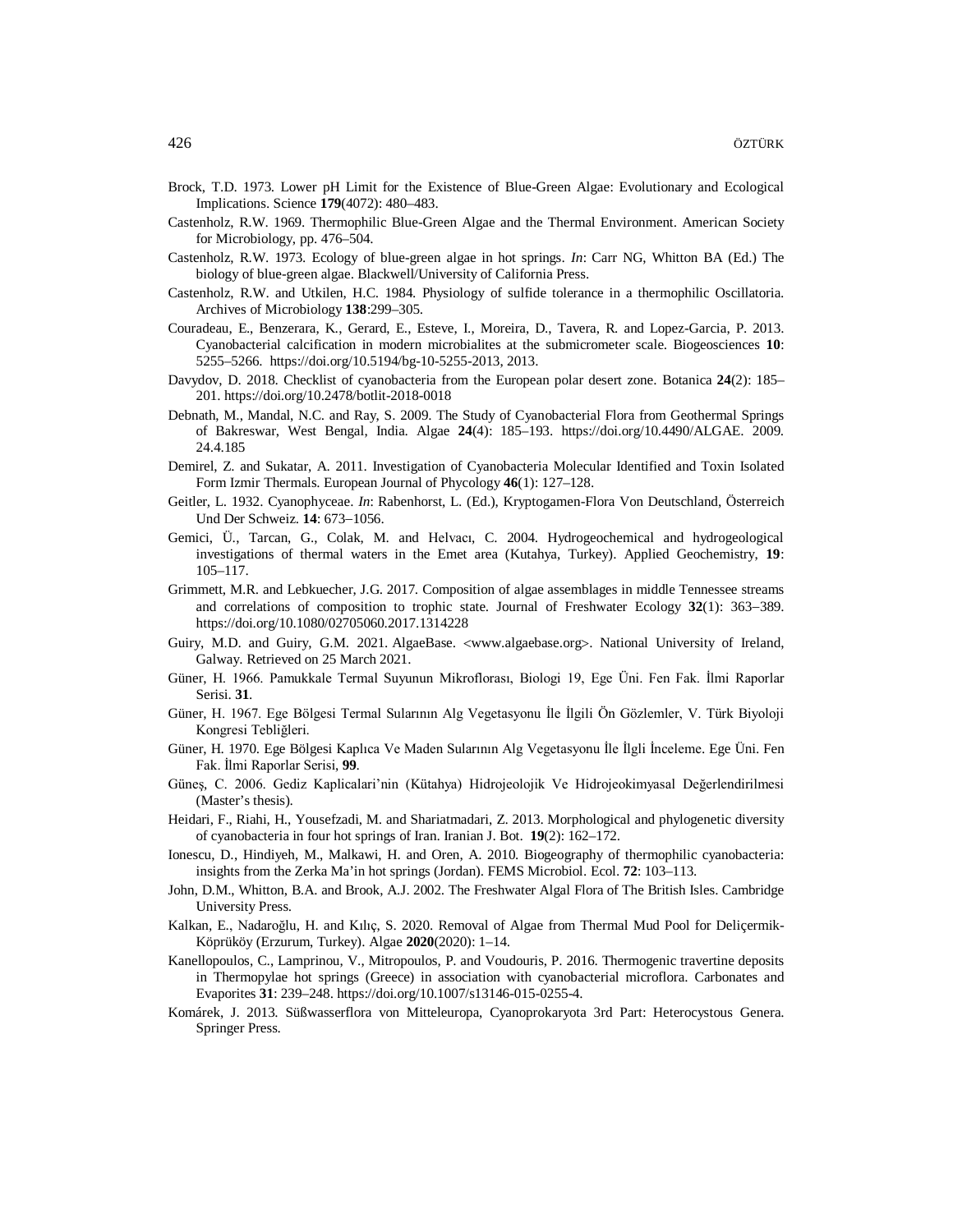- Komárek, J. and Anagnostidis, K. 2000. Süßwasserflora Von Mitteleuropa, Cyanoprokaryota 1nd Part: Chroococcales. Spektrum Akademischer Press.
- Komárek, J. and Anagnostidis, K. 2005. Süsswasserflora Von Mitteleuropa, Cyanoprokaryota 2nd Part: Oscillatoriales. Spektrum Akademischer Press.
- Krienitz, L., Ballot, A., Kotut, K., Wiegand, C., Pütz, S., Metcalf, J.S., Codd, G.A. and Stephan, P. 2003. Contribution of hot spring cyanobacteria to the mysterious deaths of Lesser Flamingos at Lake Bogoria, Kenya. FEMS Microbiology Ecology **43**(2): 141–148.
- Lamprinou, V., Danielidis, D.B., Economou-Amilli, A. and Pantazidou, A. 2012. Distribution survey of Cyanobacteria in three Greek caves of Peloponnese. International Journal of Speleology **41**(2): 267–272. <http://dx.doi.org/10.5038/1827-806X.41.2.12>
- Lukavsky, J., Furnadzhieva, S. and Pilarski, P. 2011. Cyanobacteria of the thermal spring at Pancharevo, Sofia, Bulgaria. Acta Botanica Croatica **70**(2): 1–18.
- Mcgregor, G. and Rasmussen, J. 2008. Cyanobacterial Composition of Microbial Mats From An Australian Thermal Spring: A Polyphasic Evaluation. Fems Microbiol. Ecol. **63**: 23–35.
- Moura, K.A.F., Lizieri, C., Franco, M.W., Vaz, M.G.M.V., Araújo, W.L., Convey, P. and Barbosa, F.A.R. 2019. Physiological and thylakoid ultrastructural changes in cyanobacteria in response to toxic manganese concentrations. Ecotoxicology **28**: 1009–1021. <http://dx.doi.org/10.1007/s10646-019-> 02098-y
- Özşahin, E. and Kaymaz, Ç.K. 2013. Türkiye'nin Termal Su Kaynaklarının Coğrafi Açıdan Değerlendirilmesi (A Geographic Evaluation of Thermal Water Sources of Turkey). J. Soc. Sci. **50**: 25–38.
- Öztürk Ulcay, S. and Kurt, O. (2017). Algae Flora of Germencik-Alangüllü (Aydın, Turkey) Thermal Water. Celal Bayar University Journal of Science **13**(3): 601–608. <http://dx.doi.org/10.18466/cbayarfbe.339279>
- Ozturk Ulcay, S., Kurt, O., Ozturk, M. and Guner, H. 2017. Algae Microflora of Pamukkale Thermal Water (Unesco, 485) 45 Years Ago and Now. Fresenius Environ. Bullet **26**(6): 4153–4157.
- Ozturk, S. 2020. Notes on the thermal habitat: Thirteen new records for the freshwater algal flora of Turkey. Indian Journal of Geo-Marine Sciences **49**(10): 1661–1668.
- Papke, R.T., Ramsing, N.B., Bateson, M.M. and Ward, D.M. 2003. Geographical isolation in hot spring Cyanobacteria. Environ. Microbiol. **5**(8): 650–659.
- Pentecost, A. 2005. Travertine. Berlin, Germany. Springer Press.
- Pentecost, A., Bayari, S. and Yesertener, C. 1997. Phototrophic microorganisms of the Pamukkale travertine, Turkey: Their distribution and influence on travertine deposition. Geomicrobiol. J. **14**(4): 269–283.
- Pentecost, A. and Coletta, P. 2007. The role of photosynthesis and  $CO<sup>2</sup>$  evasion in travertine formation: a quantitative investigation at an important travertine-depositing hot spring, Le Zitelle, Lazio, Italy. J. Geol. Soc. **164**: 843–853.
- Piper, A.M. 1944. A graphic procedure in geochemical interpretation of water analysis. Trans. Amer. Geophys. Union **25:** 914–928.
- Regel, C. and Skuja, H. 1937. Süsswasseralgen aus Griechenland und Kleinasien. Hedwigia **77**: 15–70.
- Roy, S., Bhattacharya, S., Debnath, M. and Ray, S. 2015. Diversity of cyanobacterial flora of Bakreswar geothermal spring, West Bengal, India-II. Algol. Stud. **147**: 29–44.
- Rueda, C.G. and Monroy, G.H.G. 2009. Characterization of periphytic algae from Macheta and Paipa thermal springs, Colombia. SIL Proceedings **30**(8): 1289–1292.
- Šaraba, V. and Krunić, O. 2017. Biohydrogeology at Outflow Points of Selected Thermo-Mineral Waters in Serbia. Reports of the Serbian Geol. Soc. pp. 69-82.
- Singh, V.K., Verma, D., Nayaka, S., Toppo, K. and Lavania, S. 2018a. Cyanobacterial flora from thermal springs of the Kullu District, Himachal Pradesh, India. J.Indian Bot. Soc. **97**(3–4): 31–37.
- Singh, Y., Gulati, A., Singh, D.P. and Khattar, J.I.S. 2018b. Cyanobacterial community structure in hot water springs of Indian North-Western Himalayas: A morphological, molecular and ecological approach. Algal Res. **29**: 179–192.